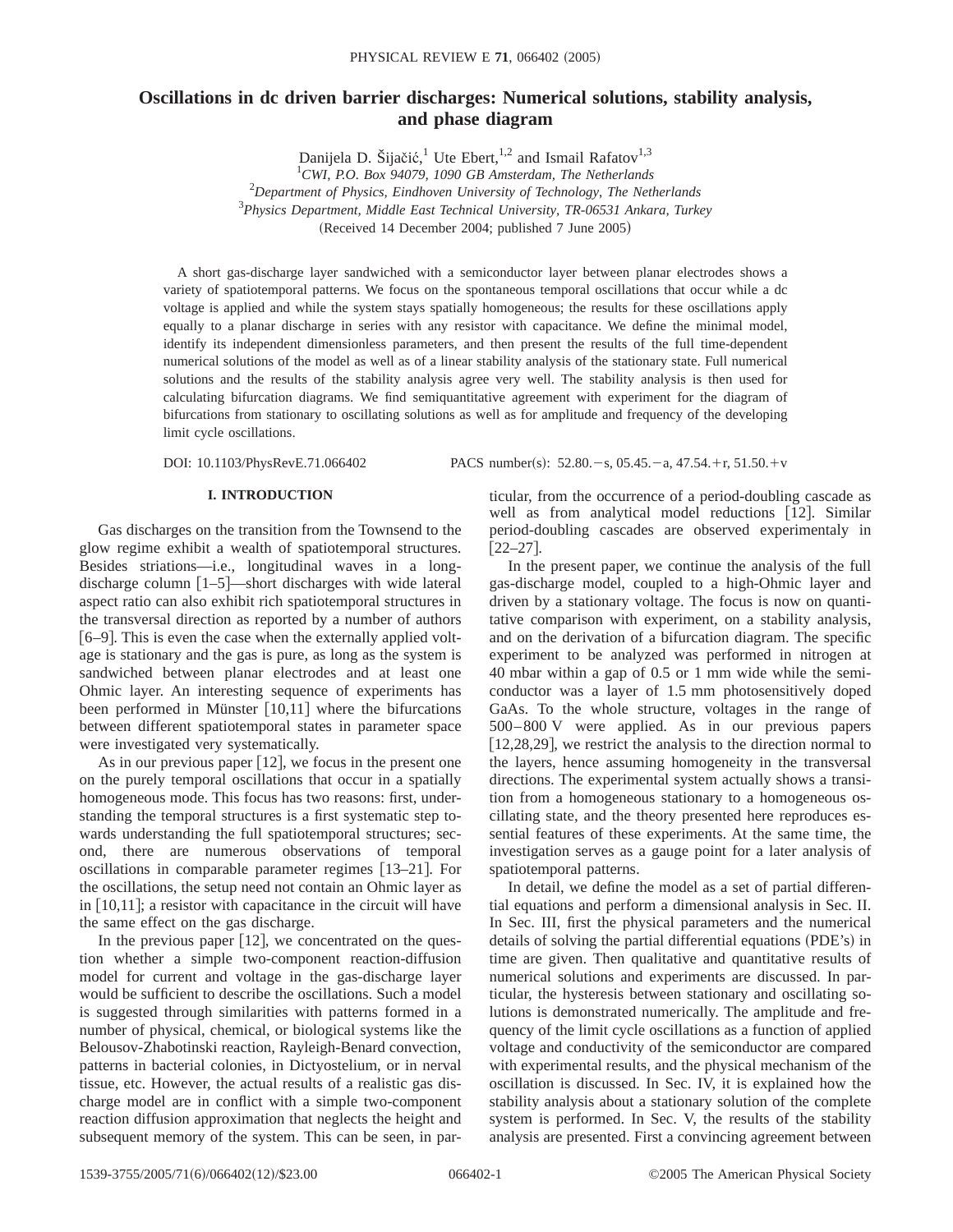numerical solutions of the full PDE's and the stability analysis results is found. Then the stability analysis is used to calculate bifurcation diagrams for the transition from stationary to oscillating states that are then compared with experiment. The paper concludes with Sec. VI.

## **II. MODEL**

The experiment consists of two layers, a gas discharge and a semiconductor, sandwiched between two planar electrodes to which a dc voltage is applied. In this section, the equations are defined and a dimensional analysis is performed to identify the independent parameter combinations of the problem. This also serves to identify physical processes and time scales.

#### **A. Gas-discharge layer**

In the gas discharge, two ionization mechanisms cooperate to maintain conductivity: the so-called  $\alpha$  process of impact ionization in the bulk of the discharge and the  $\gamma$  process of secondary emission at the cathode. The classical "fluid" approximation consists of continuity equations for the electron density  $n_e$  and positive ion density  $n_+$ , coupled to the Poisson equation for the electric field *E*:

$$
\partial_t n_e + \partial_r J_e = \mathcal{S}_{\text{source}},\tag{1}
$$

$$
\partial_t n_+ + \partial_r J_+ = \mathcal{S}_{\text{source}},\tag{2}
$$

$$
\partial_r E = \frac{e}{\varepsilon_0} (n_+ - n_e). \tag{3}
$$

The spatial coordinate  $r$  is normal to the layers, and in the present paper, it is assumed that there are no variations in the transversal directions. The gas is assumed to be nonattaching; i.e., no negative ions are formed. Also photoionization, Ohmic heating, nonlocal interactions, and diffusion are neglected in this simplest approximation. The particle current densities  $J_e$  and  $J_+$  are approximated by a drift motion that is linear in the field:

$$
J_e = -n_e \mu_e E, \quad J_+ = n_+ \mu_+ E. \tag{4}
$$

The source term on the right-hand side of Eqs.  $(1)$  and  $(2)$  is approximated by impact ionization in the classical Townsend form

$$
S_{\text{source}} = |n_e \mu_e E| \alpha_0 e^{-E_0/|E|}.
$$
 (5)

The one-dimensional approximation of Eqs.  $(1)$ – $(3)$ makes the total electric current  $J(t)$  homogeneous:

$$
\epsilon_0 \partial_t E(r,t) + eJ_e(r,t) + eJ_+(r,t) = J(t), \quad \partial_r J(t) = 0. \tag{6}
$$

This identity can be used to substitute  $J_e$  or  $J_+$  by  $J(t)$ . In the present analysis, we will keep  $n_e(r, t)$  and  $E(r, t)$  as independent fields and express  $n_+$  and  $J_+$  by these fields and the total current  $J(t)$ .

The model is completed by boundary conditions on the electrode. At the anode which is located at  $r=0$ , electrons are absorbed and ions are absent:

$$
J_{+}(0,t) = 0 \Leftrightarrow n_{+}(0,t) = 0. \tag{7}
$$

At the cathode which is located at  $r = d$ , impacting ions can liberate electrons by secondary emission with rate  $\gamma$ :

$$
|J_e(d,t)| = \gamma |J_+(d,t)| \Leftrightarrow \mu_e n_e(d,t) = \gamma \mu_+ n_+(d,t). \tag{8}
$$

Note that consistenly with  $[12,28]$ , but in contrast with most other literature, the anode is on the left-hand side at  $r=0$ . This has the advantage that the electric field is positive, and sign mistakes when evaluating  $E$  or  $|E|$  cannot occur.

Substantial densities of charged particles change the electric field according to Eq.  $(3)$ , and the electric field determines drift and ionization rates of the particles according to Eqs.  $(1)$ ,  $(2)$ ,  $(4)$ , and  $(5)$ . Therefore the process is nonlinear as soon as space charges become relevant. It causes the wellknown transition from the linear Townsend discharge to the nonlinear glow discharge.

#### **B. Semiconductor layer and complete circuit**

The semiconductor layer of thickness  $d<sub>s</sub>$  is assumed to have a homogeneous and field-independent conductivity  $\sigma_s$ and dielectricity constant  $\epsilon_s$ :

$$
J_s(t) = \sigma_s E_s(t), \quad q = \epsilon_s \epsilon_0 \partial_r E. \tag{9}
$$

As there are no space charges in the bulk of the semiconductor, the electric field is homogeneous, and voltage and field are related through  $U_s(t) = E_s(t) d_s$ . The equation of charge conservation  $\partial_t q + \partial_r J_s = 0$  in one dimension leads again to the homogeneity of the total current density  $J(t)$ :

$$
\epsilon_s \epsilon_0 \partial_t E_s(t) + J_s(t) = J(t), \qquad (10)
$$

which is the same as in the gas discharge  $(6)$ . Hence in macroscopic parameters, the semiconductor solves

$$
C_s \partial_t U_s(t) + J_s(t) = J(t), \quad U_s(t) = R_s J_s(t), \tag{11}
$$

$$
C_s = \frac{\epsilon_s \epsilon_0}{d_s}, \quad R_s = \frac{d_s}{\sigma_s}.
$$
 (12)

where  $C_s$  is the capacitance per area.

According to Eqs. (11), perturbations of  $U_s(t)$  or  $J_s(t)$  decay on the Maxwell time scale

$$
T_s = C_s R_s = \frac{\epsilon_s \epsilon_0}{\sigma_s}.
$$
\n(13)

This time scale is independent of the thickness of the semiconductor layer although it represents the time that the charge needs to cross it. The time scale of the experimentally observed oscillations is of the order of  $T_s$  and therefore also approximately proportional to  $1/\sigma_s$  as will be discussed in Sec. III D.

Actually, for the present investigation of one-dimensional oscillations, the specific structure of a planar semiconductor layer is not required, but any serial component of the electric circuit with capacitance  $C_s$  and resistance  $R_s$  will support the same equation  $(11)$ .

The total stationary voltage  $U_t$  over the complete system is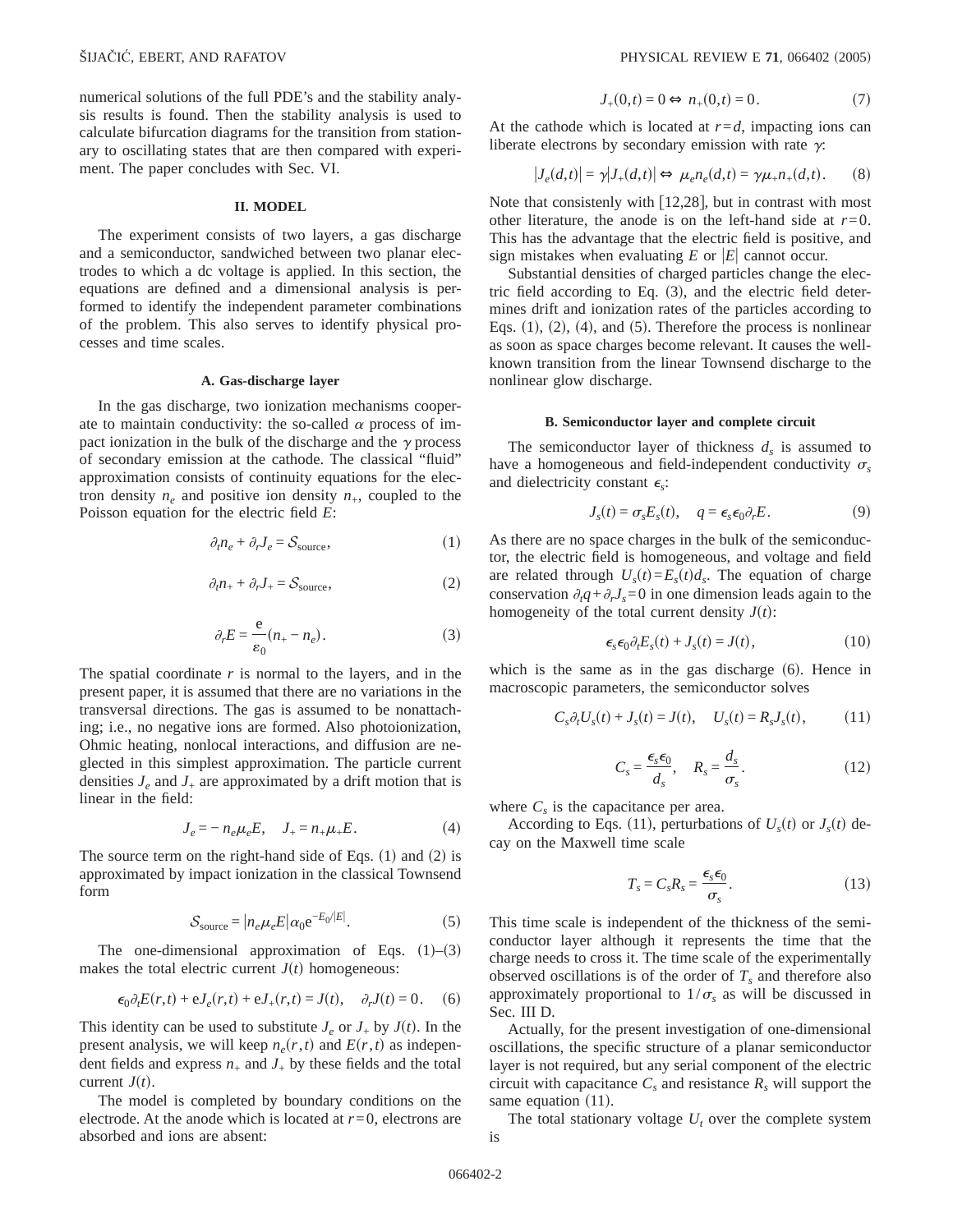$$
U_t = U(t) + U_s(t), \quad U(t) = \int_0^d E(r, t) dr, \quad \partial_t U_t = 0.
$$
\n(14)

According to Eqs.  $(11)$  and  $(14)$ , the dynamics of the voltage  $U(t)$  on the gas discharge obeys the equation

$$
T_s \partial_t U = U_t - U(t) - R_s J(t). \tag{15}
$$

#### **C. Dimensional analysis and system definition**

The dimensional analysis is performed as previously in  $[12,28-30]$ . We introduce the dimensionless coordinates and fields

$$
z = \frac{r}{X_0}, \quad \tau = \frac{t}{t_0}, \quad \sigma(z, \tau) = \frac{n_e(r, t)}{n_0},
$$

$$
\mathcal{E}(z, \tau) = \frac{E(r, t)}{E_0}, \quad \mathcal{U} = \frac{U}{E_0 X_0}, \quad j = \frac{J}{e n_0 X_0 / t_0}, \quad (16)
$$

measuring quantities in terms of the intrinsic parameters of the system:

$$
X_0 = \frac{1}{\alpha_0}
$$
,  $t_0 = \frac{1}{\alpha_0 \mu_e E_0}$ ,  $n_0 = \frac{\epsilon_0 \alpha_0 E_0}{e}$ . (17)

After eliminating the ion dynamics by the total current  $j(\tau)$ , the equation of motion of the gas discharge becomes

$$
\partial_{\tau}\sigma = \partial_{z}j_{e} + j_{e}\alpha(\mathcal{E}), \quad j_{e} = \sigma\mathcal{E}, \tag{18}
$$

$$
\partial_{\tau} \mathcal{E} = j(\tau) - (1 + \mu) j_e - \mu \mathcal{E} \partial_z \mathcal{E}, \tag{19}
$$

and the boundary conditions  $(7)$  and  $(8)$  read

$$
\partial_{\tau} \mathcal{E}(0,\tau) = j(\tau) - j_e(0,\tau), \qquad (20)
$$

$$
\partial_{\tau} \mathcal{E}(L,\tau) = j(\tau) - \frac{1+\gamma}{\gamma} j_e(L,\tau). \tag{21}
$$

The intrinsic dimensionless parameters of the gas discharge are the mobility ratio  $\mu$  of electrons and ions and the length ratio *L* of system size and inverse cross section of impact ionization:

$$
\mu = \frac{\mu_+}{\mu_e}, \quad L = \frac{d}{X_0}.\tag{22}
$$

The discharge is coupled to the semiconductor and the dc voltage source  $\mathcal{U}_t$  through Eqs. (11) as

$$
\tau_s \partial_\tau \mathcal{U}(\tau) = \mathcal{U}_t - \mathcal{U}(\tau) - \mathcal{R}_s j(\tau), \tag{23}
$$

with the dimensionless parameters

$$
\tau_s = \frac{T_s}{t_0}, \quad \mathcal{R}_s = \frac{R_s}{E_0 t_0 / (\epsilon n_0)}.
$$
 (24)

The voltage  $U(\tau) = \int_0^L \mathcal{E}(z, \tau) dz$  is related to the electric field  $\mathcal{E}$ and potential  $\phi$  in differential form as

$$
\mathcal{E}(z,\tau) = -\partial_z \phi(z,\tau), \quad \mathcal{U}(\tau) = \phi(0,\tau) - \phi(L,\tau), \quad (25)
$$

where gauge freedom allows one to choose

$$
\phi(0,\tau) = 0.\tag{26}
$$

Hence the dynamics of the complete system is described by Eqs.  $(18)–(21)$ ,  $(23)$ ,  $(25)$ , and  $(26)$ . The system is characterized completely by the independent dimensionless parameters  $\mu$ , *L*, and  $\gamma$  for the gas discharge layer,  $\tau_s$  and  $\mathcal{R}_s$ for the semiconductor layer and the total applied dc voltage U*t* .

## **III. NUMERICAL SOLUTIONS OF THE DYNAMICS**

In this section, this dynamical model is solved numerically and the results are compared with experiments. We discuss physical parameters under in Sec. III A and numerical details in Sec. III B. In Sec. III C, qualitative features of experimental and numerical system are compared like the bistability between stationary and oscillating state. In Sec. III D, a quantitative comparison between theory and experiment is performed, and the dependence of amplitude and frequency of the oscillation as a function of  $\mathcal{U}_t$  and  $1/\mathcal{R}_s$  is determined numerically. Finally, in Sec. III E, we discuss the mechanism of the oscillations and identify the surface charge effects that are inherent in our model.

#### **A. Physical parameters**

In the experiment  $[10]$ , nitrogen at a pressure of 40 mbar was used in gaps with widths of 0.5 or 1 mm. Reference  $[10]$ contains mainly data for the  $0.5$ -mm gap, while Ref.  $[11]$ also contains more data for 1 mm. The gas discharge was coupled to a semiconductor layer of GaAs with a width of  $d_s = 1.5$  mm and a dielectricity constant  $\epsilon_s = 13.1$ . Through photosensitive doping, the conductivity of the semiconductor layer could be increased by about an order of magnitude; the dark conductivity was  $\sigma_s = 3.2 \times 10^{-8}$  ( $\Omega$  cm)<sup>-1</sup>. For the discharge gap of 0.5 mm width, voltages in the range of 500–600 V were used; for the gap of 1 mm width, the applied voltages were in the range of 580–740 V.

Of course, the predictive power of the theory depends on the model approximations as well as on the chosen parameters. Our simple classical model will not give fully quantitative agreement. On the other hand, its simple structure and few parameters give a chance of physical understanding and control.

For the gas discharge, we used the ion mobility  $\mu_{\perp}$  $=$ 23.33 cm<sup>2</sup>/(V s) and electron mobility  $\mu_e$  $=6666.6$  cm<sup>2</sup>/(V s). For  $\alpha_0 = Ap = [27.78 \ \mu m]^{-1}$  and  $E_0 = Bp$  $=10.26$  kV/cm, the value from [31] was used. The gap widths of  $d=0.5$  and 1 mm then correspond to dimensionless gap widths  $L=18$  and 36. For  $\gamma$ , we used the value 0.08 determined from experimental Paschen curves in [11]. It should be noted that our classical model predicts that the Paschen curves (i.e., the breakdown voltage  $U$  of the gas discharge as a function of pressure times gap width *pd*) for different system sizes should be indistinguishable. In practice, they do not precisely fall on top of each other.

It is interesting to note how sensitive the theoretical results are to small changes of the secondary emission coefficient  $\gamma$ , in particular for the short gap with  $L=18$ . This is illustrated in Fig. 1. The upper three solid lines show the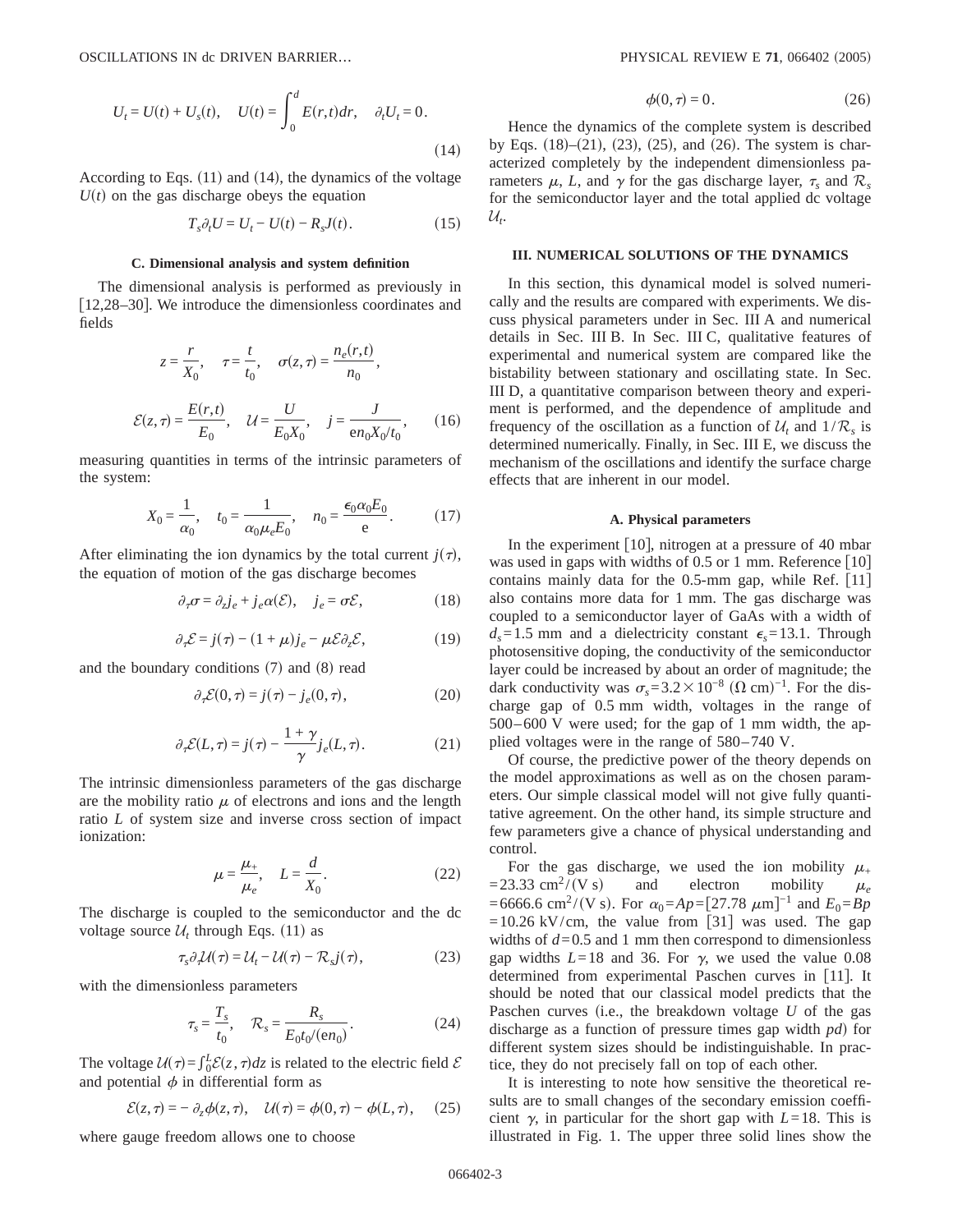

FIG. 1. Current-voltage characteristics for  $\gamma = 0.08$  (solid lines) and  $\gamma=0.1$  (dashed line) for the dimensionless gap widths *L* as indicated in the figure.

shape of the current voltage characteristics for  $\gamma=0.08$  and gap widths of *L*=17, 17.5, and 18. As discussed in more detail in [28,29], the characteristics can be supercritical  $(L)$  $=17$ , positive differential conductivity for all values of the current *j*), mixed II ( $L=17.5$ , Townsend breakdown voltage lower than the local voltage minimum for  $j\neq0$ , or mixed I  $(L=18,$  Townsend breakdown voltage higher than the local voltage minimum for  $j \neq 0$ ). The dashed line shows the characteristics for  $L=18$  and  $\gamma=0.1$ . U then overall is considerably lower and the characteristics are fully subcritical; i.e., the voltage has only one minimum as a function of current *j* and this occurs for a value  $j \neq 0$ . This subcritical behavior corresponds to the classical textbook case where the characteristics bend down from the Townsend breakdown voltage towards a voltage minimum in the glow discharge regime—as we have discussed in  $[28,29]$  in detail, this requires a sufficiently large system size. For  $\gamma=0.08$ , the characteristics become subcritical for system size  $L>L<sub>crit</sub>$  $=e^2 \ln[(1+\gamma)/\gamma] = 19.2$  while the transition to supercritical behavior is determined numerically  $\lceil 28 \rceil$  to the value of *L*  $=17.2.$ 

Data on the coefficient  $\gamma$  of secondary electron emission are relatively scarce, so it is quite common  $[32]$  to use it as an adjustable parameter as we do. The tabulated data for  $\alpha_0 = Ap$  and  $E_0 = Bp$  from [31] together with the Paschen curve for  $d=0.5$  mm from [11] would suggest  $\gamma=0.03$ , but that would mean that the characteristics would be supercritical up to  $L=24.9$ ; then, it would develop some regime with negative differential conductivity, and it would become subcritical only for  $L > L_{crit}(\gamma = 0.03) = 26.1$ .

We conclude that the gap with width  $0.5 \text{ mm}$  (corresponding to  $L=18$ ) is so sensitive to the not very well known parameter  $\gamma$  that an analysis of the experimental data would be rather uncertain. Furthermore, the approximation of purely local interactions becomes worse in shorter gaps. Finally, the electric fields in short discharges are higher and vary more; therefore, the assumption that  $\gamma$  does not depend on *E* becomes more restrictive. For this reason, we chose to analyze the system with gap width 1 mm  $(L=36)$ . We recall that the intrinsic scales

$$
X_0 \approx 27.78 \ \mu \text{m}, \quad t_0 \approx 40.6 \times 10^{-12} \text{ s},
$$
  
 $n_0 \approx 2.04 \times 10^{12} / \text{cm}^3, \quad E_0 \approx 10.26 \text{ kV/cm}$  (27)

enter the dimensional analysis  $(16)$ . Therefore the dimensionless parameters for a system with gap width of *d*  $=1$  mm and applied voltages in the range from 500 to 740 V are in our simulations:

$$
\mu = 0.0035, \quad L = 36, \quad \gamma = 0.08,
$$
  
\n $\tau_s = 0.243 \mathcal{R}_s, \quad 3 \times 10^5 \le \mathcal{R}_s \le 3 \times 10^6,$   
\n $17.5 \le \mathcal{U}_t \le 26.$  (28)

Here, the dimensionless capacitance of the semiconductor layer is  $C_s = 0.243$ , and its dimensionless characteristic time scale is  $\tau_s = C_s \mathcal{R}_s$ . The value  $\mathcal{R}_s = 3 \times 10^6$  for the semiconductor resistance corresponds to the dark conductivity of  $\sigma_s$  $=3.2\times10^{-8}/(\Omega \text{ cm})$ , and  $\mathcal{R}_s=3\times10^5$  corresponds to the fully photoactivated conductivity  $\sigma_s = 3.2 \times 10^{-7} / (\Omega \text{ cm})$ . The dimensionless voltage range of  $17.5 \leq U_t \leq 26$  corresponds to the dimensional range of 500  $V \le U_t \le 740$  V.

## **B. Numerical solution strategy**

Equations  $(18)$ – $(26)$  were solved numerically with an implicit temporal discretization, which makes the calculation numerically stable for arbitrary time and space steps. After discretization, the dynamical equations  $(18)$  and  $(19)$  have the form

$$
\frac{\sigma_i^{m+1} - \sigma_i^m}{\Delta \tau} = \frac{(\sigma \mathcal{E})_{i+1}^{m+1} - (\sigma \mathcal{E})_i^{m+1}}{\Delta z} + (\mathcal{E}\sigma \alpha(\mathcal{E}))_i^{m+1},
$$
  

$$
\frac{\mathcal{E}_i^{m+1} - \mathcal{E}_i^m}{\Delta \tau} = j^m - \mu \mathcal{E}_i^m \frac{\mathcal{E}_i^{m+1} - \mathcal{E}_{i-1}^{m+1}}{\Delta z} - (1 + \mu)(\mathcal{E}\sigma)_i^m,
$$
(29)

where *i* parametrizes the spatial and *m* the temporal grid.

For known  $\sigma^m$  and  $\mathcal{E}^m$  at time step *m*, the boundary condition on the left i.e., at the anode given by Eq.  $(20)$  determines

$$
\mathcal{E}_1^{m+1} = \mathcal{E}_1^m + \Delta \tau (j^m - (\mathcal{E}\sigma)_1^m),\tag{30}
$$

then, the other fields  $\mathcal{E}_i^{m+1}$  are calculated successively from the left to right  $(i=2,3,...,N)$  by the equation

$$
\mathcal{E}_{i}^{m+1} = \frac{\mathcal{E}_{i}^{m} \bigg( 1 + \frac{\mu \Delta \tau}{\Delta z} \mathcal{E}_{i-1}^{m+1} - (1 + \mu) \Delta \tau \sigma_{i}^{m} \bigg) + \Delta \tau j^{m}}{1 + \frac{\mu \Delta \tau}{\Delta z} \mathcal{E}_{i}^{m}}.
$$
 (31)

For  $\sigma_i^{m+1}$ , the boundary condition on the right i.e., at the cathode  $(21)$  determines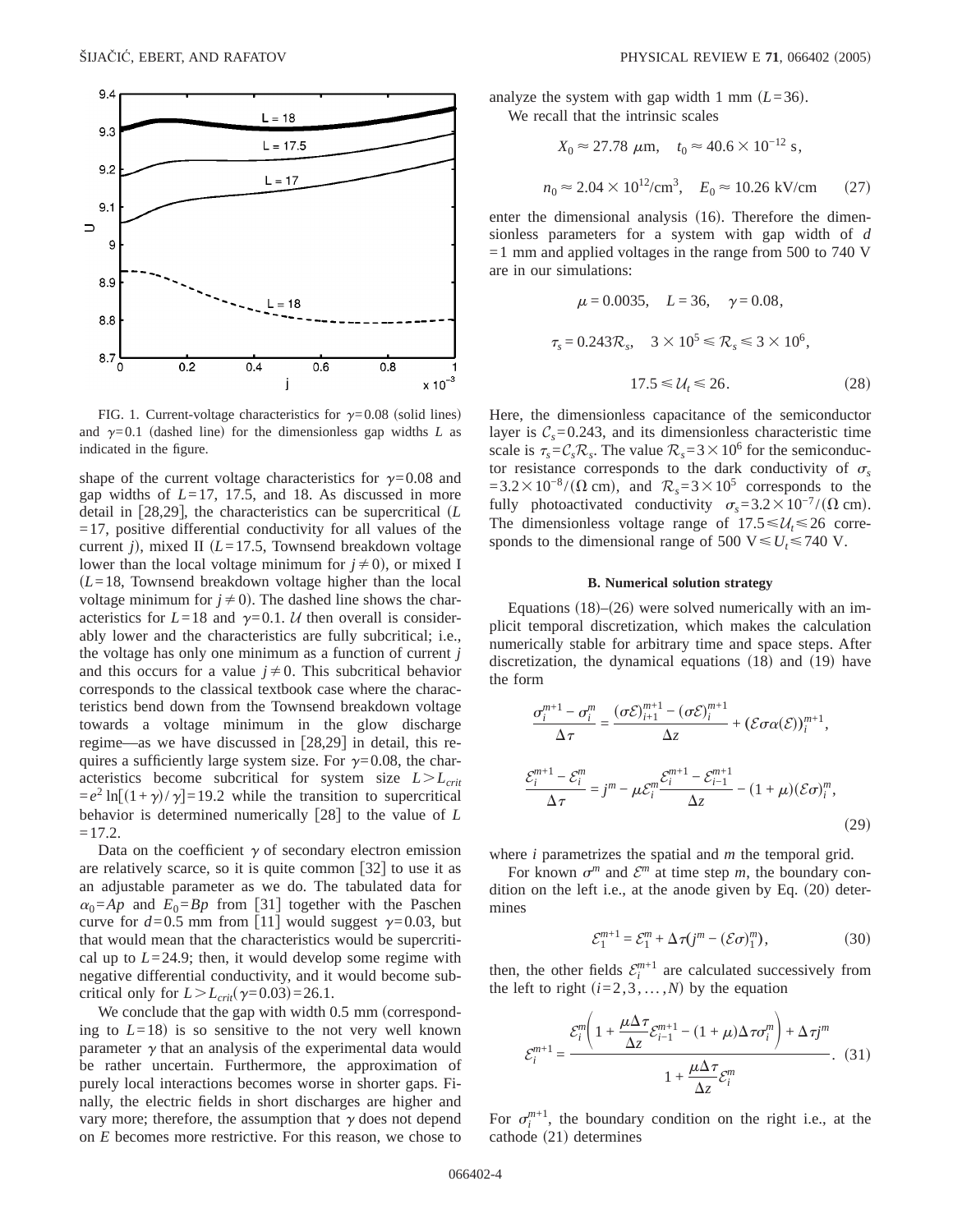

FIG. 2.  $j(\tau)$  and  $U(\tau)$  for the parameters from Eqs. (28),  $\mathcal{R}_s$  $=4\times10^{5}$ , and  $U_{t}=19.5$ .

$$
\sigma_N^{m+1} = \left(j^m - \frac{\mathcal{E}_N^{m+1} - \mathcal{E}_N^m}{\Delta \tau}\right) / \left(\frac{1 + \gamma}{\gamma} \mathcal{E}_N^{m+1}\right). \tag{32}
$$

The remaining  $\sigma_i^{m+1}$  can now be calculated successively from the right to left  $(i=N-1,N-2,\ldots,1)$  as

$$
\sigma_i^{m+1} = \frac{\sigma_i^m + \frac{\Delta \tau}{\Delta z} (\sigma \mathcal{E})_{i+1}^{m+1}}{1 + \frac{\Delta \tau}{\Delta z} \mathcal{E}_i^{m+1} - \Delta \tau \mathcal{E}_i^{m+1} \alpha(\mathcal{E}_i^{m+1})}.
$$
(33)

The total current  $j<sup>m</sup>$  in these equations is determined by

$$
j^{m} = \frac{1}{\mathcal{R}_{s} + \tau_{s}L} \left[ \mathcal{U}_{t} - \mathcal{U}^{m} + \tau_{s} \left( \frac{\mu}{2} [(\mathcal{E}_{N}^{m})^{2} - (\mathcal{E}_{1}^{m})^{2}] + (1 + \mu) \Delta z \sum_{i=1}^{N-1} (\mathcal{E}\sigma)_{i}^{m} \right) \right].
$$
 (34)

This identity can be derived from Eq. (23) where  $\partial_t U$  is identified with  $\int_0^L dz \partial_{\tau} \mathcal{E}$  through Eq. (25), and then for  $\partial_{\tau} \mathcal{E}$ , the identity  $(19)$  is used.

The results presented in Figs. 2–9 are derived on a grid with  $\Delta z = 36/600$  and  $\Delta \tau = 180/600$  which gives sufficient numerical accuracy.

## **C. Qualitative features of experimental and numerical oscillations: Hysteresis amd limit cycles**

The experiments  $[10]$  show approximately periodic oscillations. They are quite anharmonic with long phases of low current interrupted by a short current pulse. Depending on applied voltage  $U_t$  and resistance of the semiconductor layer  $\mathcal{R}_s$ , either the homogeneous stationary or the homogeneous oscillating state is dynamically stable. In between, there is a regime of bistability where it depends hysteretically on the previous state whether the system is stationary or oscillating.



FIG. 3. Phase space plot of the data from Fig. 2. After some transient time, a stable limit cycle is reached. Also drawn are the current-voltage characteristics  $U=U(j)$  of the gas discharge and the load line  $U=U_t−R_sj$ . Their intersection denotes the stationary solution.

The same qualitative behavior can be observed in our numerical solutions. First, the upper panel in Fig. 2 shows the current  $j(\tau)$  as a function of time for the system with the parameters from Eqs. (28) and  $\mathcal{R}_s = 4 \times 10^5$  and  $\mathcal{U}_t = 19.5$ [which corresponds to  $\sigma_s = 2.4 \times 10^{-7} / (\Omega \text{ cm})$  and *U<sub>t</sub>*  $=$  555 V]. After some transient, the current relaxes to periodic unharmonic oscillations. The lower panel in Fig. 2 shows the voltage  $U(\tau)$  over the gas discharge; the voltage on the semiconductor is correspondingly  $U_t$ − $U(\tau)$ . In dimensional units, the peak current of the oscillations is about 9 mA/cm<sup>2</sup> and the frequency is about 120 kHz.

The same numerical data for current  $j$  and voltage  $U$  are shown as a phase space plot in Fig. 3. The figure shows more



FIG. 4. System with exactly the same parameters as in Figs. 2 and 3 but for different initial conditions. The system now spirals inwards towards the stationary point.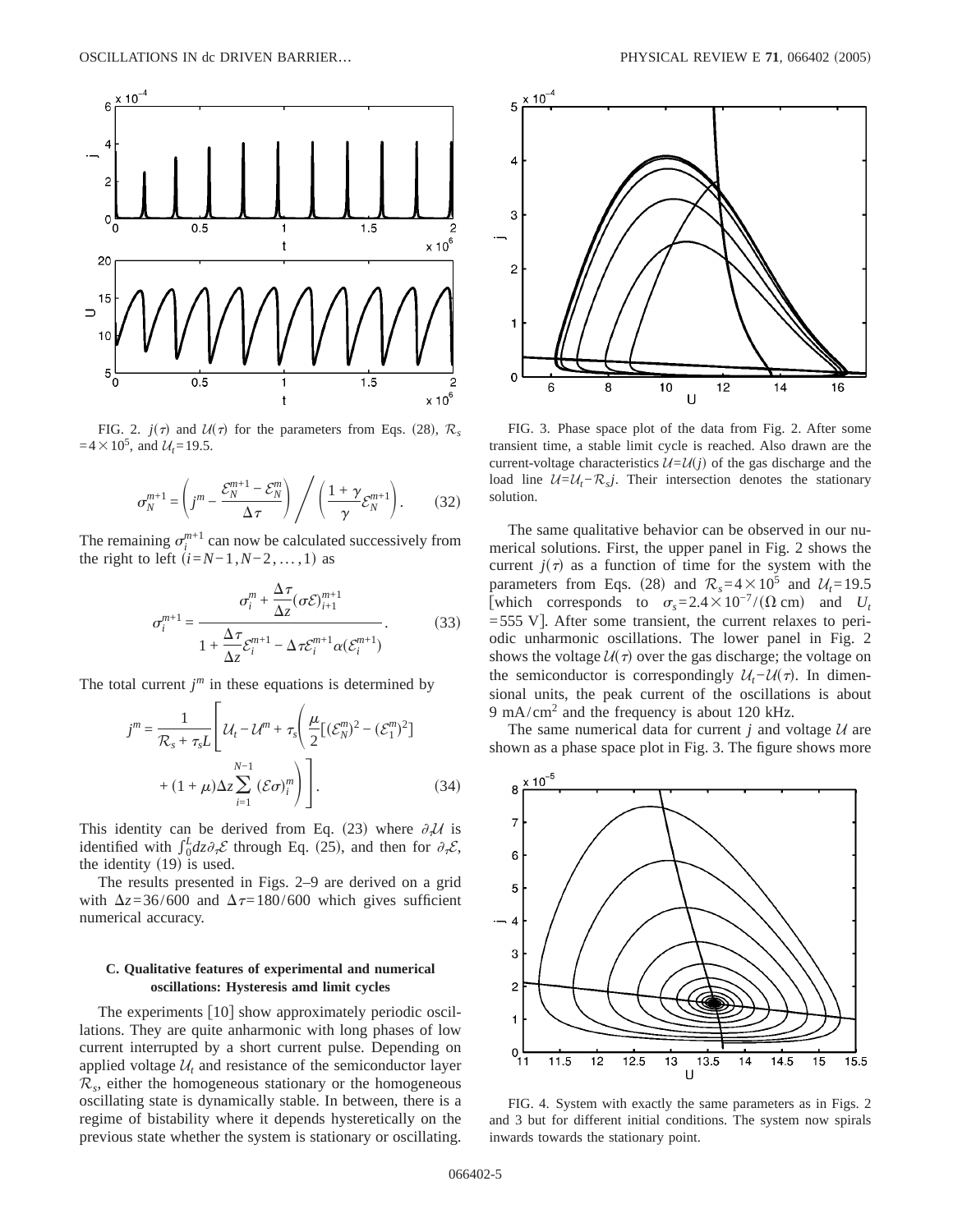

FIG. 5.  $j(\tau)$  and  $U(\tau)$  for the parameters from Eqs. (28),  $\mathcal{R}_s$  $=4\times10^5$ , and  $U_t=24$ . The stationary state now is linearly unstable and develops into a limit cycle.

precisely the approach to a limit cycle. Figure 3 contains two additional lines: namely, the current voltage characteristics of the gas discharge  $U=U(j)$  and the load line  $U=U_t-\mathcal{R}_s j$ . Their intersection marks the stationary solution of the system. In the present case, it is located in the low-current regime close to the Townsend limit, while the peak current explores the regime of subnormal glow.

The system of Figs. 2 and 3 is actually in the bistable regime. For different initial conditions that are a sufficiently small perturbation of the stationary state, the same system relaxes to the stationary point. This is shown as a phase space plot in Fig. 4.

If the applied voltage  $U_t$  becomes large enough, the stationary state becomes unstable for any initial condition. The search for appropriate parameters was guided by the stability



FIG. 6. Phase space plot of the data from Fig. 5 with currentvoltage characteristics and load line.



FIG. 7. Amplitude *A* and frequency *f* of the current oscillations as a function of applied total voltage  $U_t$  (for fixed resistance  $R_s$  $=4\times10^5$ ) and as a function of conductivity  $1/R_s$  (for fixed voltage  $U_t = 21$ .

analysis described in Secs. IV and V of this paper. We find that  $U_t$ =24 ( $U_t$ =684 V) with all other parameters unchanged can be used as an example of a system where the stationary solution is dynamically unstable, and the system runs away from this initial state and eventually reaches a limit cycle oscillation. This behavior is shown in Fig. 5 as  $j(\tau)$  and  $U(\tau)$ , while Fig. 6 shows the corresponding phase space plot.

## **D. Quantitative comparison: Amplitude and frequency of oscillations**

The qualitative agreement of numerical solutions and experiment now encourages a more quantitative comparison.



FIG. 8. Comparison of  $j(\tau)$  and  $\mathcal{U}(\tau)$  from the stability analysis (solid lines) with the result from the simulation (dashed lines) for the parameter values of Figs. 2–4.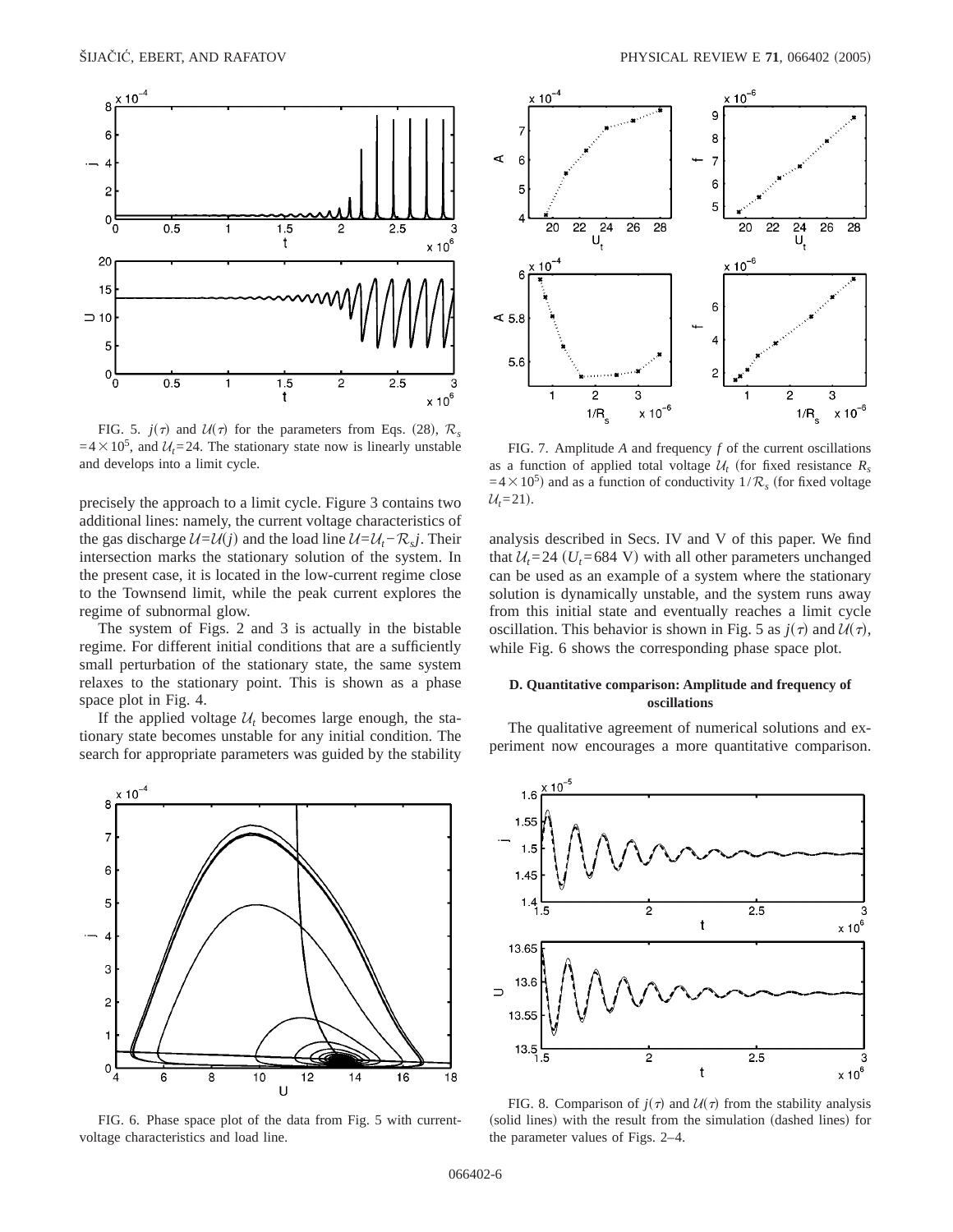

FIG. 9. Comparison of  $j(\tau)$  and  $U(\tau)$  from the stability analysis (solid lines) with the result from the simulation (dashed lines) for the parameter values of Figs. 5 and 6 where the stationary solution is unstable.

Reference [11] contains diagrams on how frequency and maximal current amplitude depend on the semiconductor conductivity for a gas gap of 1 mm. It also contains the remark that the frequency and amplitude for fixed conductivity depend in about the same way on the applied voltage as in the 0.5-mm gap of Ref.  $[10]$ .

The same diagrams can also be derived from the numerically obtained limit cycle oscillations; they are presented in Fig. 7. The figure shows the current amplitude *A* and frequency f as a function of semiconductor conductance  $1/R<sub>s</sub>$ for fixed voltage  $U_t$  or as a function of  $U_t$  for fixed  $1/R_s$ .

We now compare the results. The upper left panel shows that the maximal current amplitude *A* as a function of applied voltage  $U_t$  is increasing with decreasing slope. This agrees with the statements written in  $[11]$ . The upper right panel shows that the frequency  $f$  is an almost linearly increasing function of applied voltage  $U_t$ ; this is actually in contradiction with the statement in  $[11]$  that the function would decrease.

The lower two panels allow a more quantitative comparison since corresponding experimental diagrams can be found in  $\lceil 11 \rceil$ . The experiments explore the range of 0.6  $\times 10^{-7} / (\Omega \text{ cm}) \le \sigma_s \le 2.8 \times 10^{-7} / (\Omega \text{ cm})$  which corresponds to  $0.62 \times 10^{-6}$   $\leq 1/R_s$   $\leq 2.9 \times 10^{-6}$ . The experimental diagrams for  $U_t$ =605 V and 616 V in [11] show that the amplitude *A* is very sensitive to this change while the frequency *f* is rather robust. The numerical results are derived for  $U_t$  $=21$  which corresponds to  $U_t = 600$  V.

In detail, the experimental curve for the current amplitude for 605 V shows first an increase from 0.2 to 0.8 mA with a subsequent sudden drop to essentially 0 from which the current suddenly jumps to values from 1.0 to 1.5 mA. For 616 V, in contrast, an almost continuous increase from 0.2 to 2.7 mA is observed for the same resistance range. Not too surprisingly, our numerical results reproduce neither of these widely differing results at quite similar voltage. Rather, we observe an almost constant value in the range of 5.5  $\times 10^{-4}$  – 6.0  $\times 10^{-4}$  in the lower left pannel.

On the other hand, for the variation of the frequency *f* with conductivity, experiments  $[11]$  both for 605 V and for 616 V observe an about linear increase from 115 kHz or 125 kHz to 220 kHz  $(4.6 \times 10^{-6} \le f \le 8.8 \times 10^{-6}$  in our dimensionless units) in the range of  $0.62 \times 10^{-6} \le 1/R_s \le 2.9$  $×10<sup>-6</sup>$ . Our numerical results in this range of  $1/R<sub>s</sub>$  show the same linear increase, from  $1.5 \times 10^{-6}$  to  $6.5 \times 10^{-6}$ . We believe that this agreement is quite convincing, in particular since no parameter fitting was tried.

Summarizing, we find convincing agreement with experiment for *A* as a function of  $U_t$  as well as for *f* as a function of  $1/R<sub>s</sub>$ . For the last, the available experimental results allow us to identify an almost quantitative agreement. The sensitivity of the experimental results on *A* as a function of  $1/R_s$  does not allow quantitative comparison, and our results for f as a function of  $U_t$  deviate in their functional form from the available statements about experimental results.

# **E. Mechanism of the oscillations, reaction-diffusion models, and surface charge**

The voltage profiles  $U(\tau)$  in Figs. 2 and 5 show that there are two processes involved in the oscillations.

The first process occurs on the slow time scale  $\tau_s$  of the semiconductor. It describes the exponential decay of the voltage  $U_t$ − $U(\tau)$ − $\mathcal{R}_s$ *j*  $\propto$  *e*<sup>− $\tau/\tau_s$  over the semiconductor layer ac-</sup> cording to Eq. (23), as long as the contribution of  $\mathcal{R}_s$ *j* does not vary substantially. The decay time  $\tau_s$  is the Maxwell time due to the resistance and capacitance of the semiconductor layer.  $\tau_s$  accounts for the slow rise of the voltage  $U(\tau)$  over the gas-discharge layer to a value above the current-voltage characteristics of the gas discharge.

The other process is the electric breakdown of the gasdischarge layer for sufficiently large  $U(\tau)$  which leads to a current pulse and a rapid subsequent decay of  $U(\tau)$ .

It has been suggested by a number of authors  $[7,15,17,33-38]$  that the current could be approximated by a similarly simple equation of the type  $\partial_{\tau}j=g(U, j)$ , where *g* vanishes on the current-voltage characteristics. This would bring the equations into a reaction-diffusion form. However, as we already have discussed in  $[12]$ , such an approximation of the underlying equations  $(18)$ – $(21)$ ,  $(25)$ , and  $(26)$  is not possible, since it would not admit the period-doubling events observed in  $[12]$ , and it would not allow the phase space plots in Figs. 3, 4, and 6 to intersect the characteristics with a nonvanishing derivative, as they definitely do.

The physical reason for this behavior is the finite response time of the gas-discharge layer, its "inertia," which does not allow an instantaneous reaction of the current. If ions are created by bulk impact ionization close to the anode, they will cross the whole gap until they reach the cathode and possibly liberate more electrons by secondary emission. The time that the ions need to cross the gap is therefore an important scale of internal memory of the gas discharge. It can be approximated as  $\tau_{ion} \approx L/(\mu \mathcal{E}) \approx L^2/[\mu \mathcal{U}(\tau)]$  where  $|\mathcal{E}|$  is some average field within the gas gap. For the gap of *L*  $=36$  ( $d=1$  mm), the ion crossing time is estimated as 2.6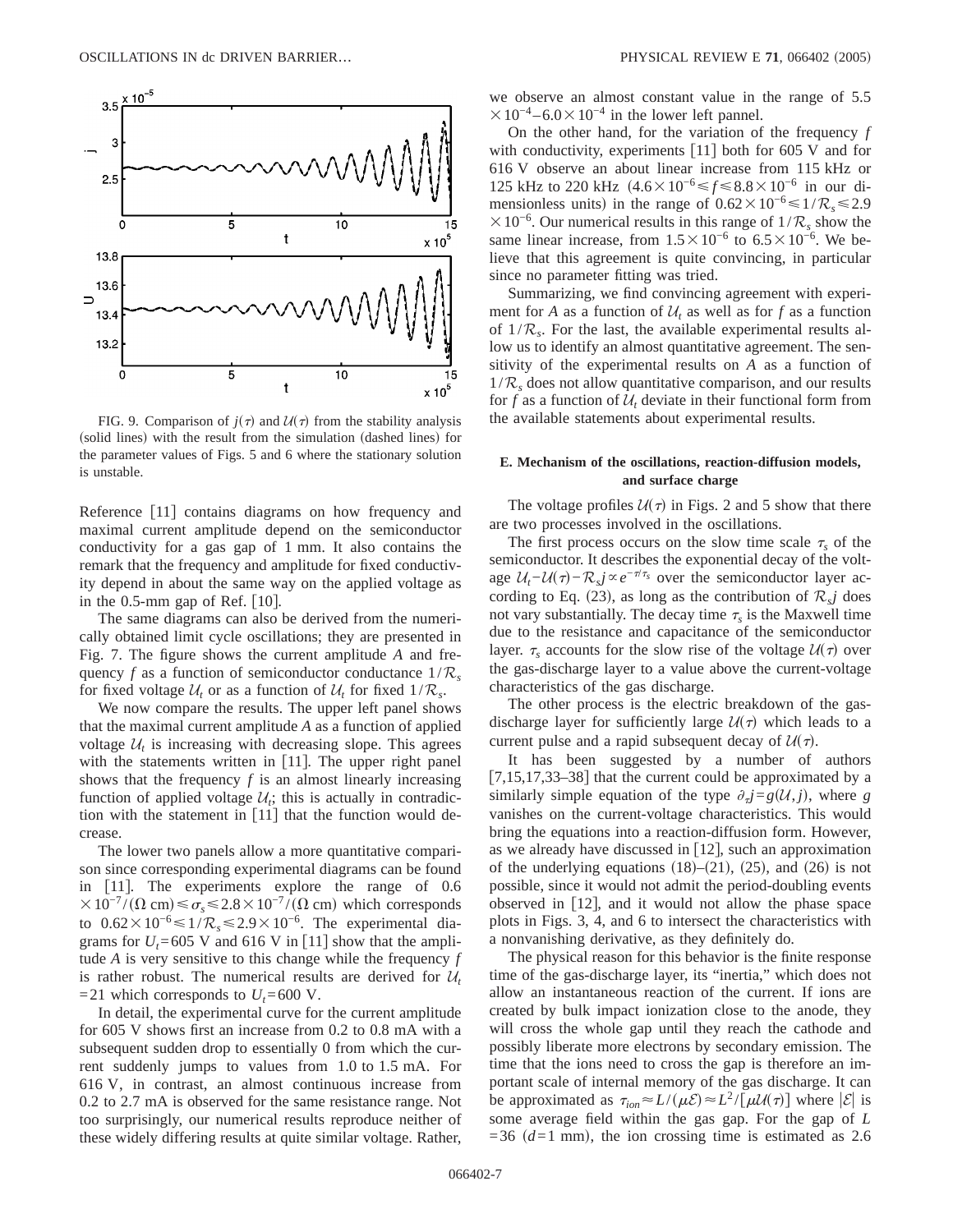$\times 10^4$  for  $U(\tau)=14$  or as  $1.5\times10^4$  for  $U(\tau)=24$  (which corresponds to 0.6 or 1  $\mu$ s in dimensional units). This time is of the same order or larger than the duration of a current pulse, both in our numerical solutions and in the experimental results of Fig.  $5$  in [10]. (For the experiments on the 0.5-mm gap of Fig. 4 in  $[10]$ , the situation seems to be different.)

Finally, it has been suggested in  $[39]$  that the surface charge on the interface between gas and semiconductor could play an important role, in a similar way as in ac discharges. This is certainly true, but the surface charge  $q(\tau)$  is not an independent variable. Rather it is fully determined by the solution discussed above through

$$
q(\tau) = \epsilon_s \frac{\mathcal{U}_t - \mathcal{U}(\tau)}{L} - \mathcal{E}(L, \tau). \tag{35}
$$

The assumption that this surface charge is the only relevant charge in the whole system does not lead to a satisfactory description either, but the space charges in the gas-discharge layer have to be taken into account, too.

#### **IV. STABILITY ANALYSIS: METHOD**

The direct numerical solution of the dynamical problem is a time-consuming procedure that does not allow exploration of a wide set of parameter values. We therefore have developed a linear stability analysis of the stationary state. It determines whether the stationary state is dynamically unstable and how small perturbations of such a state grow. In the present section, we present the method and in the following one the results.

#### **A. Problem setting and stationary solutions**

The dynamical equations from Sec. II C are summarized as

$$
\partial_{\tau}\sigma = \partial_{z}j_{e} + j_{e}\alpha(\mathcal{E}), \quad j_{e} = \sigma\mathcal{E}, \tag{36}
$$

$$
\partial_{\tau} \mathcal{E} = j(\tau) - (1 + \mu) j_e - \mu \mathcal{E} \partial_z \mathcal{E},\tag{37}
$$

$$
\tau_s \partial_\tau \mathcal{U}(\tau) = \mathcal{U}_t - \mathcal{U}(\tau) - \mathcal{R}_s j(\tau), \tag{38}
$$

$$
0 = \partial_z \phi(z, \tau) + \mathcal{E}(z, \tau), \tag{39}
$$

with the boundary conditions

$$
\partial_{\tau} \mathcal{E}(0,\tau) = j(\tau) - j_e(0,\tau), \qquad (40)
$$

$$
\partial_{\tau} \mathcal{E}(L,\tau) = j(\tau) - \frac{1+\gamma}{\gamma} j_e(L,\tau), \qquad (41)
$$

$$
\phi(L,\tau) = -\mathcal{U}(\tau), \quad \phi(0,\tau) = 0.
$$
 (42)

The stationary solutions form the starting point of the perturbation analysis. They solve the equations

$$
\partial_z j_{e0} = -j_{e0} \alpha(\mathcal{E}_0),\tag{43}
$$

$$
\mu \mathcal{E}_0 \partial_z \mathcal{E}_0 = j_0 - (1 + \mu) j_{e0},\tag{44}
$$

$$
\partial_z \phi_0 = -\mathcal{E}_0,\tag{45}
$$

$$
\mathcal{U}_0 = \mathcal{U}_t - \mathcal{R}_s j_0,\tag{46}
$$

with boundary conditions

$$
j_{e0}(0) = j_0, \quad \frac{1+\gamma}{\gamma} j_{e0}(L) = j_0,
$$
 (47)

$$
\phi_0(0) = 0, \quad \phi_0(L) = -\mathcal{U}_0.
$$
\n(48)

Equations  $(43)$ – $(45)$  with Eqs.  $(47)$  and  $(48)$  define the current-voltage characteristics  $U=U(j)$  of a stationary discharge in the regime between Townsend and glow discharge [ $28,29,31$ ]. Equation (46) is the load line due to the external circuit. The intersection of load line and characteristics defines a generically discrete number of stationary solutions of the system as a whole.

#### **B. Linear perturbations**

For linear perturbations about this stationary state, we use the ansatz

$$
j_e(z, \tau) = j_{e0}(z) + j_{e1}(z)e^{\lambda \tau}, \tag{49}
$$

$$
\mathcal{E}(z,\tau) = \mathcal{E}_0(z) + \mathcal{E}_1(z)e^{\lambda \tau},\tag{50}
$$

$$
\phi(z,\tau) = \phi_0(z) + \phi_1(z)e^{\lambda \tau},\tag{51}
$$

$$
j(\tau) = j_0 + j_1 e^{\lambda \tau}.\tag{52}
$$

The lower index 0 denotes the unperturbed stationary solutions while the lower index 1 denotes the linear perturbations about this stationary solution. The factorization of the perturbation into a *z*-dependent function times the exponential  $e^{s\tau}$ anticipates the eigenvalue problem of the solution.

In terms of the original variables, the explicit expansion in first-order perturbation theory is a lengthy expression, but in terms of the variables

$$
h = \frac{\sigma_1 \mathcal{E}_0 + \sigma_0 \mathcal{E}_1}{\sigma_0 \mathcal{E}_0} = \frac{j_{e1}(z)e^{s\tau}}{j_{e0}(z)}, \quad g = \mathcal{E}_0 \mathcal{E}_1,\tag{53}
$$

the equations have a more compact form

$$
\partial_z h = \frac{\lambda}{\mathcal{E}_0} h - \left( \frac{\alpha'(\mathcal{E}_0)}{\mathcal{E}_0} + \frac{\lambda}{\mathcal{E}_0^3} \right) g, \tag{54}
$$

$$
\partial_z g = -(1+\mu)\frac{j_{e0}}{\mu}h - \frac{\lambda}{\mu \mathcal{E}_0}g + \frac{j_1}{\mu},
$$
\n(55)

$$
\partial_z j_1 = 0,\t\t(56)
$$

$$
\partial_z \phi_1 = -\frac{1}{\mathcal{E}_0} g,\tag{57}
$$

with boundary conditions

$$
\phi_1(0) = 0,\tag{58}
$$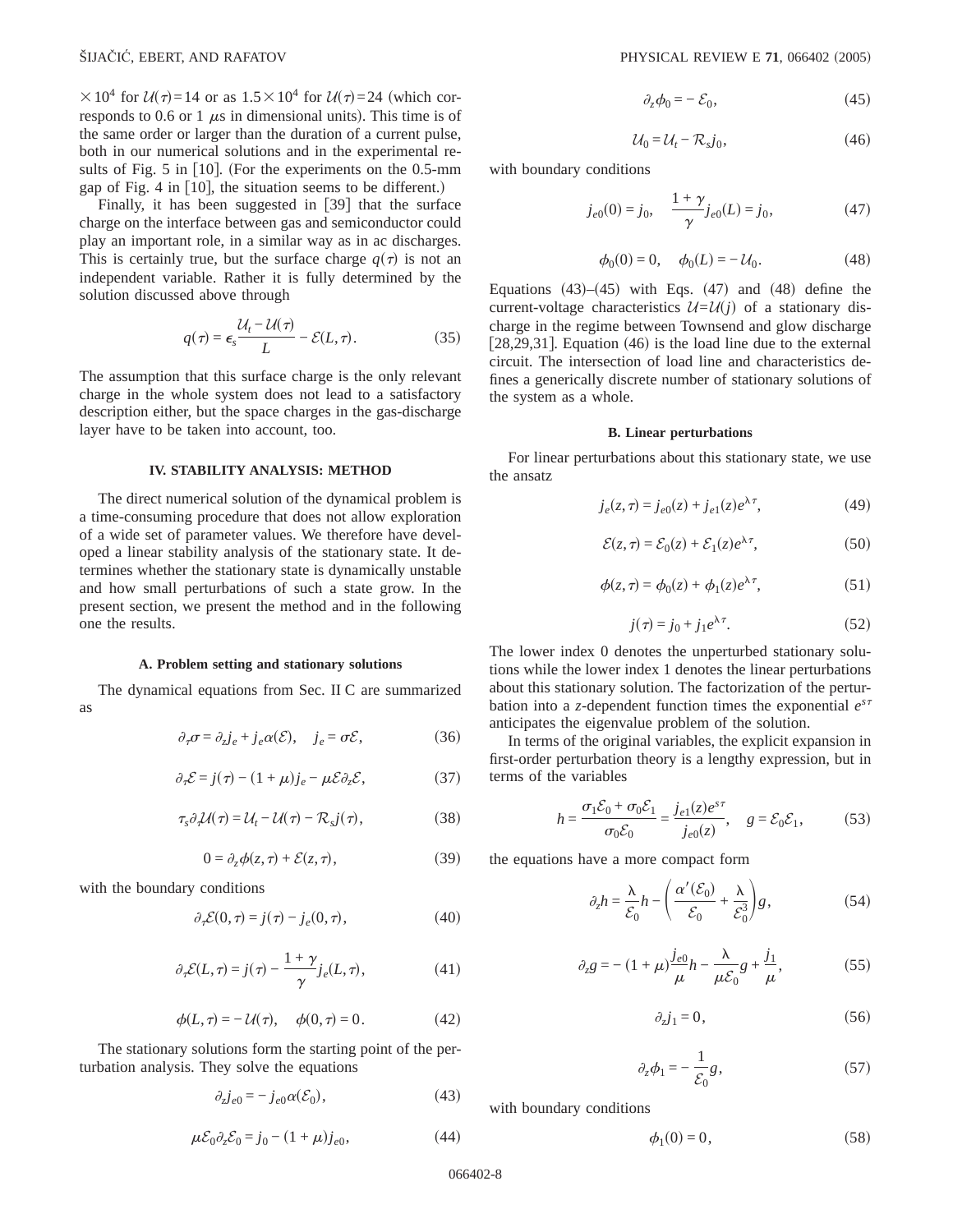$$
j_1 = \frac{\lambda}{\mathcal{E}_0(0)} g(0) + j_0 h(0),
$$
\n(59)

$$
j_1 = \frac{\lambda}{\mathcal{E}_0(L)} g(L) + j_0 h(L),\tag{60}
$$

$$
\mathcal{R}_s j_1 = (1 + \lambda \tau_s) \phi_1(L). \tag{61}
$$

Here the equation  $\partial_z j_1=0$  for the conservation of the total current is written explicitly in order to bring the equations into the homogeneous form

$$
\partial_z \begin{pmatrix} h \\ g \\ j_1 \\ \phi_1 \end{pmatrix} = \begin{pmatrix} \frac{\lambda}{\mathcal{E}_0} & -\left(\frac{\alpha'}{\mathcal{E}_0} + \frac{\lambda}{\mathcal{E}_0^3}\right) & 0 & 0 \\ -\frac{1+\mu}{\mu} j_{e0} & -\frac{\lambda}{\mu \mathcal{E}_0} & \frac{1}{\mu} & 0 \\ 0 & 0 & 0 & 0 \\ 0 & -\frac{1}{\mathcal{E}_0} & 0 & 0 \end{pmatrix} \begin{pmatrix} h \\ g \\ j_1 \\ \phi_1 \end{pmatrix}.
$$
\n(62)

The boundary conditions (58) and (59) at  $z=0$  can be written as orthogonality relations

 $\mathcal{L}$ 

 $\sim$   $\sim$ 

$$
\begin{pmatrix}\nj_0 \\
\lambda \\
\overline{\mathcal{E}_0(0)} \\
-1 \\
0\n\end{pmatrix}\n\begin{pmatrix}\nh \\
g \\
j_1 \\
\phi_1\n\end{pmatrix} = 0, \quad\n\begin{pmatrix}\n0 \\
0 \\
0 \\
1\n\end{pmatrix}\n\begin{pmatrix}\nh \\
g \\
j_1 \\
\phi_1\n\end{pmatrix} = 0.
$$
\n(63)

The general solution  $\vec{v}(z)$  of Eq. (62) is therefore a superposition of two independent solutions  $\vec{v}_1(z)$  and  $\vec{v}_2(z)$  of Eq. (62) that both obey Eq. (63) in  $z=0$ :

$$
\vec{v}(z) = \begin{pmatrix} h(z) \\ g(z) \\ j_1(z) \\ \phi_1(z) \end{pmatrix} = C_1 \vec{v}_1(z) + C_2 \vec{v}_2(z). \tag{64}
$$

 $\sim$   $\sim$ 

As initial conditions, one can choose, e.g.,

$$
\vec{v}_1(0) = \begin{pmatrix} 1/j_0 \\ 0 \\ 1 \\ 0 \end{pmatrix}, \quad \vec{v}_2(0) = \begin{pmatrix} 0 \\ \frac{\mathcal{E}_0(0)}{\lambda} \\ 1 \\ 0 \end{pmatrix}.
$$
 (65)

The components of the two solutions are denoted as  $\vec{v}_i(z)$  $=(h_i(z), g_i(z), j_{1,i}(z), \phi_{1,i}(z)).$ 

The boundary conditions (60) and (61) at  $z=L$  also have the form of orthogonality relations

$$
\begin{pmatrix}\nj_0 \\
\frac{\lambda}{\mathcal{E}_0(L)} \\
-1 \\
0\n\end{pmatrix}\n\begin{pmatrix}\nh \\
g \\
j_1 \\
\phi_1\n\end{pmatrix}_L = 0, \quad\n\begin{pmatrix}\n0 \\
0 \\
-R_s \\
1 + \lambda \tau_s\n\end{pmatrix}\n\begin{pmatrix}\nh \\
g \\
j_1 \\
j_1 \\
L\n\end{pmatrix}_L = 0.
$$
\n(66)

Now each one of these two conditions determines the ratio  $C_1 / C_2$  of the general solution (64):

$$
C_1 \left[ j_0 h_1(L) + \frac{\lambda}{\mathcal{E}_0(L)} g_1(L) - j_{1,1}(L) \right]
$$
  
+ 
$$
C_2 \left[ j_0 h_2(L) + \frac{\lambda}{\mathcal{E}_0(L)} g_2(L) - j_{1,2}(L) \right] = 0, \quad (67)
$$

$$
C_1[-\mathcal{R}_s j_{1,1}(L) + (1 + \lambda \tau_s) \phi_{1,1}(L)]
$$
  
+  $C_2[-\mathcal{R}_s j_{1,2}(L) + (1 + \lambda \tau_s) \phi_{1,2}(L)] = 0,$  (68)

where  $j_{1,1}(L)=1=j_{1,2}(L)$ , since these components have this value at  $z=0$  according to Eq. (65),  $j_{1,1}(0)=1=j_{1,2}(0)$ , and since the equation of motion for  $j_1$  is  $\partial_z j_1 = 0$ . A nontrivial solution of both Eqs.  $(67)$  and  $(68)$  requires the determinant

$$
\Delta = \begin{vmatrix} j_0 h_1(L) + \frac{\lambda}{\mathcal{E}_0(L)} g_1(L) - 1 & j_0 h_2(L) + \frac{\lambda}{\mathcal{E}_0(L)} g_2(L) - 1 \\ - \mathcal{R}_s + (1 + \lambda \tau_s) \phi_{1,1}(L) & - \mathcal{R}_s + (1 + \lambda \tau_s) \phi_{1,2}(L) \end{vmatrix}
$$
(69)

to vanish. This condition leads to a quadratic equation for the eigenvalue  $\lambda$ .

## C. Rescaling with  $\mu$  and numerical calculation

The eigenvalue  $\lambda$  can now be calculated numerically.

First, it should be noted that the equation of motion  $(62)$ has matrix elements of very different size, since  $\mu$  is a very small parameter. However, this apparent stiffness of the problem can be removed by introducing the new parameters

$$
i_e = \frac{j_e}{\mu}, \quad i = \frac{j}{\mu}, \quad r_s = \mathcal{R}_s \mu,
$$

$$
\overline{\tau}_s = \tau_s \mu, \quad s = \frac{\lambda}{\mu}.
$$
(70)

The introduction of rescaled current density and time scale and resistivity has a direct physical motivation. Previous analyses of the stationary solutions  $[28,29,31]$  as well as the dynamical solutions of Sec. III and  $\lceil 12 \rceil$  show that velocities should actually be measured on the time scale of the ions and not of the electrons. So the time scale should be measured in units of  $t_{+} = 1/(\alpha_0 \mu_{+} E_0) = t_0 / \mu$  rather than in units of  $t_0$  $=1/(\alpha_0\mu_eE_0)$ . The rescaling (70) directly follows from this consideration.

Now the eigenvalue *s* can be calculated numerically as follows: First an initial estimate  $s_0$  is chosen. Then the two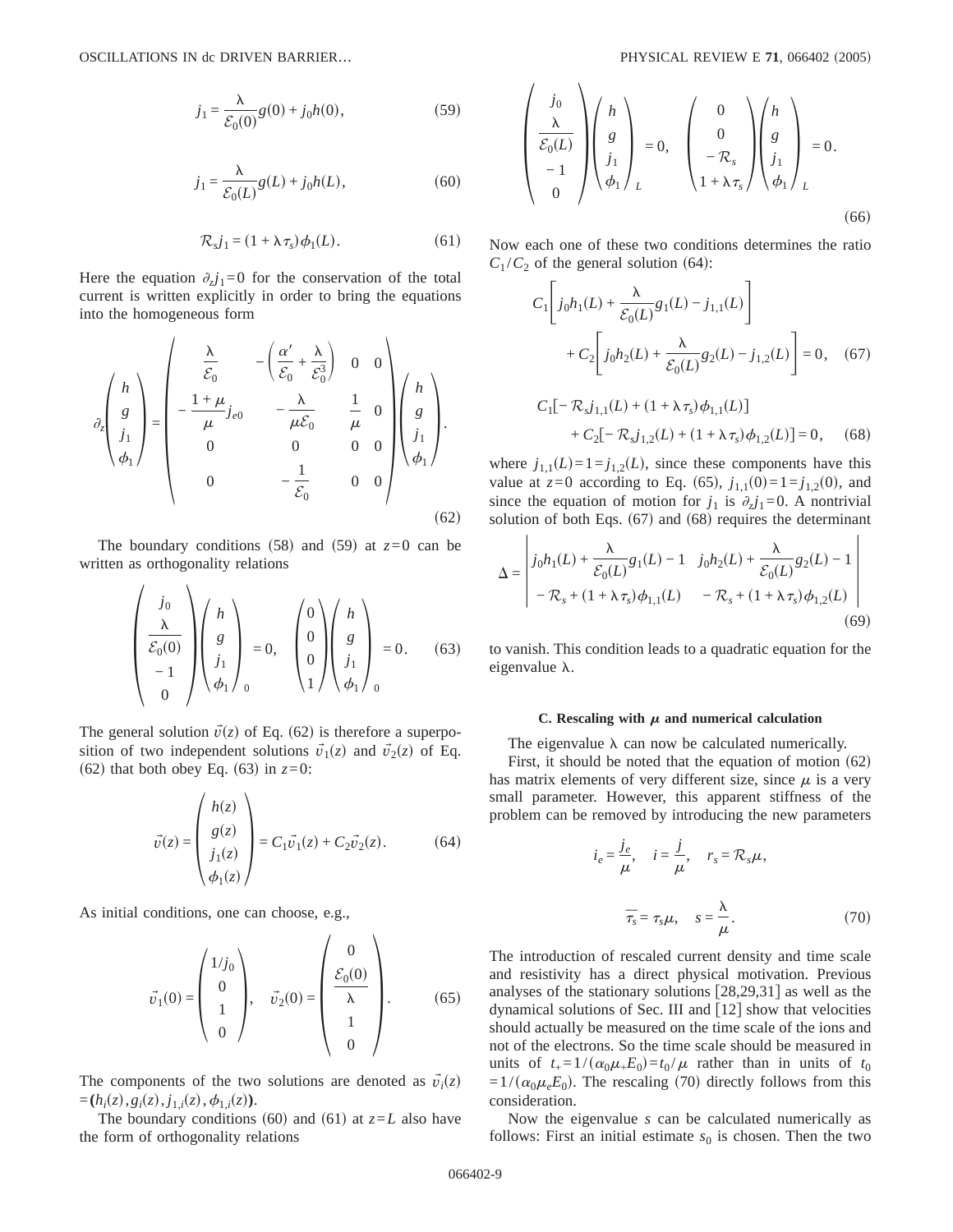initial conditions (65) at  $z=0$  are integrated numerically with Eq. (62) up to  $z=L$ . Generically, the determinant  $\Delta$ , Eq. (69), will then be nonvanishing. The request that the determinant vanish fixes a new value for *s* that is used for the next step of the iteration within an underrelaxation method that garantuees the stability of the convergence. This procedure is repeated until an accuracy of

$$
\left| \frac{s_{k+1} - s_k}{s_{k+1}} \right| < 10^{-6} \tag{71}
$$

is reached.

The eigenvalue *s* is in general a complex parameter whose real part describes the growth or decay of the oscillation amplitude while its imaginary part describes the oscillation frequency. Since *s* is a parameter in the equation of motion (62), also the vector  $\vec{v}(z)$  has complex entries. Therefore 16 real functions Re  $h_1(z)$ , Im  $h_1(z)$ , etc., have to be integrated over *z*. It is convenient to also integrate the two real functions  $j_{e0}$  and  $\mathcal{E}_0$  that enter the matrix (62) together with the perturbations. The iteration program is written in FORTRAN 90 with complex variables. For the integration of equations, a fourth-order Runge-Kutta method is used. The number of grid points used was 500, since 1000 or 2000 grid points give essentially the same result.

## **V. STABILITY ANALYSIS: RESULTS**

In the present section, the validity of the stability analysis results is confirmed by comparison with numerical solutions of the full dynamical problem. The stability analysis is then used to determine the phase diagram for the onset of oscillating solutions. These phase diagrams are then compared with experimental results, again with semiquantitative agreement.

#### **A. Structure of the results**

The stability analysis determines not only the complex eigenvalue  $\lambda$ , but also the whole linear correction

$$
\vec{v}(z) = C_1 \left[ \vec{v}_1(z) - \frac{\mathcal{R}_s + (1 + \lambda \tau_s) \mathcal{U}_{1,2}(L)}{\mathcal{R}_s + (1 + \lambda \tau_s) \mathcal{U}_{1,1}(L)} \vec{v}_2(z) \right], \quad (72)
$$

up to the arbitrary complex constant  $C_1$ .

This  $\vec{v}(z)$  determines the evolution of current and voltage in linear approximation about the stationary solution  $(j_0, \mathcal{U}_0)$ :

$$
j(\tau) = j_0 + j_1 e^{\lambda \tau} + \text{c.c.},\tag{73}
$$

$$
U(\tau) = U_0 + U_1 e^{\lambda \tau} + \text{c.c.},\tag{74}
$$

where c.c. denotes the complex conjugate. The ratio between  $U_1$  and  $j_1$  is fixed through the boundary condition (61) to the value

$$
\mathcal{U}_1 = -\frac{j_1}{(1 + \lambda \tau_s)/\mathcal{R}_s} = re^{i\alpha}j_1,\tag{75}
$$

$$
r = \frac{\mathcal{R}_s}{|1 + \lambda \tau_s|}
$$

and

$$
\cos \alpha = -\frac{1 + \text{Re }\lambda \tau_s}{|1 + \lambda \tau_s|}, \quad \sin \alpha = \frac{\text{Im }\lambda \tau_s}{|1 + \lambda \tau_s|}. \tag{76}
$$

The final result is

$$
j(\tau) = j_0 + c\mu e^{\text{Re }\lambda \tau} \cos(\text{Im }\lambda \tau + \alpha_0), \tag{77}
$$

$$
U(\tau) = U_0 - cre^{Re \lambda \tau} \cos(\operatorname{Im} \lambda \tau + \alpha + \alpha_0), \tag{78}
$$

where amplitude  $c$  and absolute phase  $\alpha_0$  reflect the arbitrary factor  $C_1$  in Eq. (72) and are adjustable while all other parameters are fixed.

#### **B. Comparison with solutions of the full PDE's**

As a check of accuracy, these solutions are now first compared with numerical solutions of the full PDE problem.

For the set of parameters from Figs. 2–4, the stationary solution is  $(j_0, \mathcal{U}_0) = (1.49 \times 10^{-5}, 13.583)$ , and the eigenvalue  $λ$  has the complex value  $λ = -2.913 \times 10^{-6} \pm i4.822 \times 10^{-5}$ . As  $\tau_s$ =340/ $\mu$  and  $\mathcal{R}_s$ =1400/ $\mu$ , the ratio of current and voltage amplitude  $r=295/\mu$  and the phase shift  $\alpha=98.69^{\circ}$  are determined through Eq.  $(76)$ .

The comparison of these predictions from the stability analysis with numerical solutions of the full PDE problem is shown in Fig. 8. Here the free parameters for the total amplitude *c* and the absolute phase  $\alpha_0$  were chosen such as to fit the PDE data well.

This visual agreement can be tested in more detail. In particular, we used the PDE data in the time interval 5  $\times 10^5 \le \tau \le 6.5 \times 10^5$  to determine the phase shift  $\alpha$  between  $U_1$  and  $j_1$ . It is  $\alpha = (100 \pm 0.4)^\circ$ , convincingly close to the predicted value of  $\alpha = 98.69^{\circ}$ .

Increasing the total applied voltage  $\mathcal{U}_t$ , the real part of the eigenvalue  $\lambda$  grows until it becomes positive. This means that the stationary solution becomes linearly unstable and perturbations will grow. An example of such behavior occurs for  $U_t$ =24 with all other parameters as before. The stationary solution is then  $(j_0, \mathcal{U}_0) = (2.64 \times 10^{-5}, 13.441)$ , the eigenvalue is  $\lambda$ =2.493×10<sup>-6</sup>±*i*7.375×10<sup>-5</sup>, the ratio of current and voltage amplitude is  $r=192/\mu$ , and the phase shift is  $\alpha$  $=99.83^{\circ}$ .

Figure 9 shows again the comparison between these results and the numerical solutions of the full PDE's. Again, the agreement is very convincing.

Of course, the predictive power of linear stability analysis is limited to small perturbations with  $j_1 \leq j_0$  and  $\mathcal{U}_1 \leq \mathcal{U}_0$ . When the amplitude of the oscillation from Fig. 6 increases further, nonlinear couplings set in and the system finally reaches a limit cycle as shown in Fig. 7.

## **C. Calculation of phase diagrams**

The stability analysis now allows one to derive the bifurcation line where a homogeneous stationary state loses its stability. Figure 10 shows this bifurcation line for the param-

where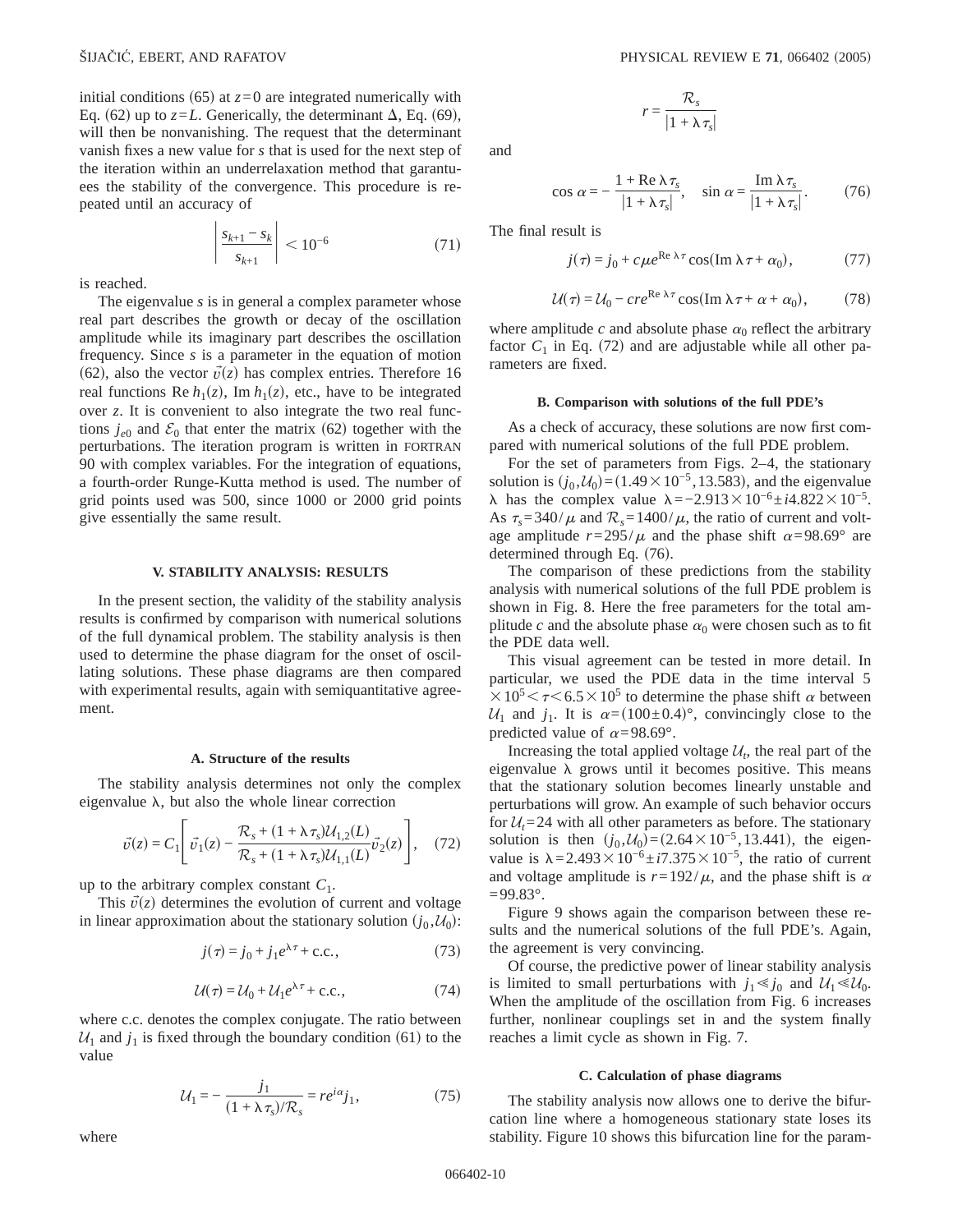

FIG. 10. Bifurcation diagram for the parameters from Eq.  $(28)$ (where  $L=36$ ) and three different values of  $\gamma$ . The lines separate regions with  $\text{Re }\lambda \leq 0$  where the stationary state is linearly stable from regions with Re  $\lambda > 0$  where the homogeneous stationary state loses its stability.

eters (28) as a function of applied voltage  $U_t$  and conductivity  $1/R_s$  for three different values of  $\gamma$ . Besides the value  $\gamma$ =0.08 used everywhere else in the paper, also results for  $\gamma$ =0.04 and 0.16 are shown to illustrate the sensitivity of theoretical predictions to this parameter. For Re  $\lambda < 0$ , the stationary state is linearly stable, while for Re  $\lambda > 0$ , the system is always in the oscillating state.

Comparison with the experimental phase diagram in Fig. 11 for the gas gap with a corresponding width of  $d=1$  mm  $[11,40]$  shows qualitative and quantitative correspondences, but also deviations. Experiments in the 1 mm gap for *Ut*  $<$  585 V ( $\mathcal{U}_t$ =20.5) do not exhibit oscillations. The same holds theoretically for a secondary emission coefficient of



FIG. 11. Blowup of the bifurcation diagram in Fig. 10 for two different values of  $\gamma$  and comparison with experimental data  $[11,40]$ . Theoretical lines and experimental lines are in the same region of parameters and have the same limits.



FIG. 12. Bifurcation diagram for  $\gamma = 0.08$ ,  $L = 36$ , and  $L = 72$ .

0.08 or smaller. In detail, experiments show that the raising phase transition line initially raises with positive slope then changes gradually to being almost parallel to the  $\sigma<sub>s</sub>$  axis and then continues with negative slope up to the maximal experimentally reached  $\sigma_{s}$ .

For the low conductivity of the semiconductor layer, the experiment shows another bifurcation line almost parallel to the  $U_t$  axis at values of  $\sigma_s$  around  $0.5 \times 10^{-7} / (\Omega \text{ cm})$ . In dimensionless units this corresponds to a plateau at values of  $1/R_s$  around  $0.5 \times 10^{-6}$ . An approach to such a plateau can also be seen in the calculated phase diagram. However, the theoretical curve crosses over continuously to this plateau, while the experimental curve seems to show the intersection of two bifurcation lines with a quite distinct slope. We have no explanation for this deviation.

It is remarkable that the bifurcation theory also covers the almost horizontal bifurcation line for small 1/R*s*. Another explanation for this experimentally observed feature of the phase diagram would have been a breakdown of the continuum approximation: the recovery phase of the oscillation would have carried such a low current that the discreteness of the electrons would have to be taken into account.

Finally, it was observed experimentally  $[10,11]$  that increasing the system size *L* while keeping other conditions unchanged, the frequency decreases and oscillations set in at higher voltages. This agrees with our calculated phase diagram in Fig. 12. Indeed, for  $U_t < 22.5$ , the homogeneous stationary state is stable for *L*=72.

#### **VI. CONCLUSION**

We have analyzed the simplest model for a onedimensional short gas discharge coupled to an external circuit with resistor, capacitance, and stationary voltage. This analysis is directly applicable to experiments performed in  $[10,11]$ .

We have presented fully numerical solutions as well as a linear stability analysis of the stationary state of the system which are in very good mutual agreement. The numerical solutions reproduce experimental observations of bistability